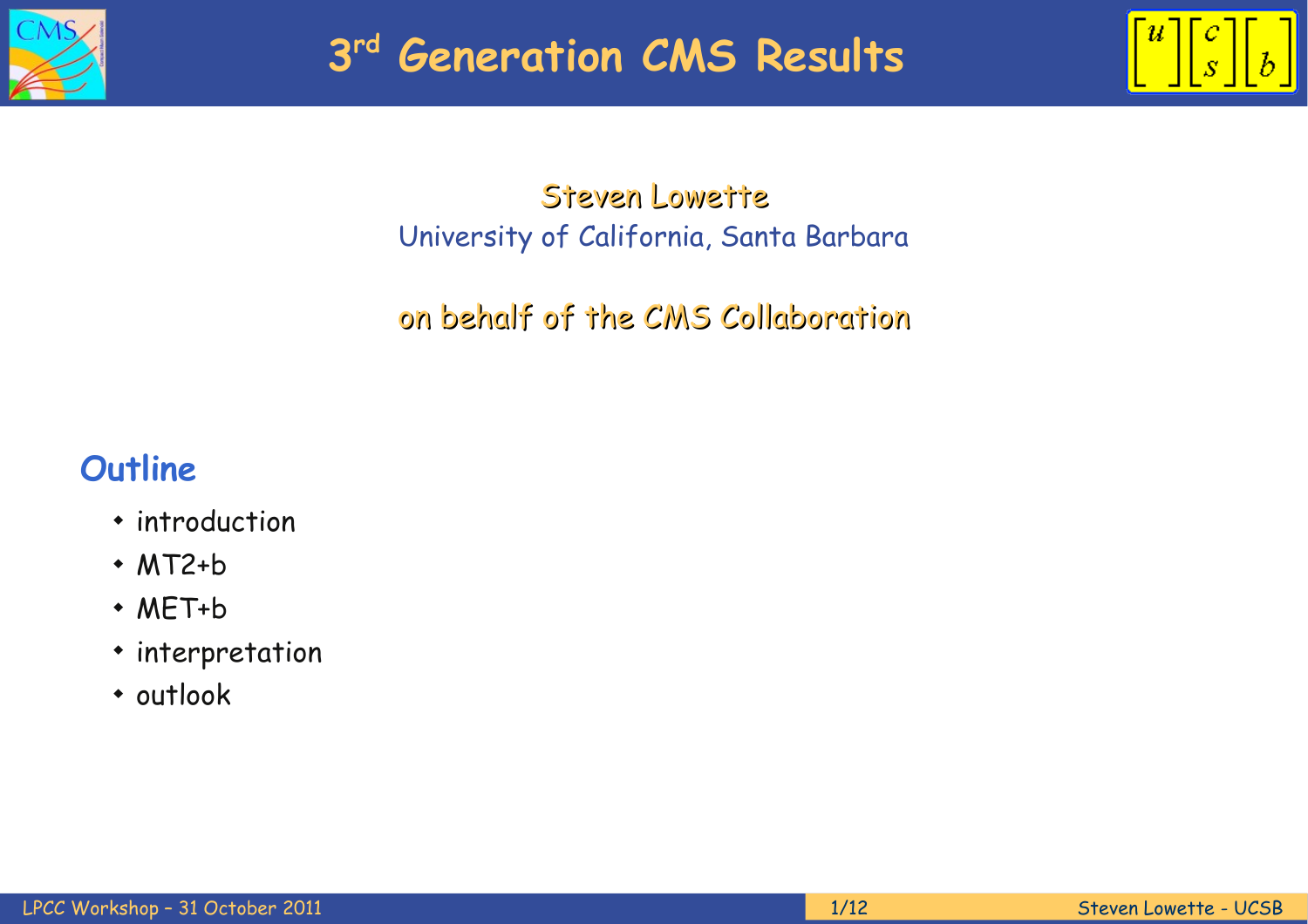



# **Introduction**

- $\cdot$  3<sup>rd</sup> generation is special
	- ➔ expected light, stabilizing the Higgs ➔ mixing because of large top Yukawa ➔ couples strongest to Higgs/Higgsino
- final states with b's and MET arise from direct stop/sbottom production, or from gluino decays
- with 2010 LHC data CMS published a dedicated inclusive hadronic search with b-jets ➔ arxiv:1106.3272 ; JHEP 1107:113 (2011)
- also in 2011 searches have been inclusive so far ➔ go after the signature with b-jets, not a particular model ➔ use b-enriched models (eg. LM9 in CMSSM) as a guideline
- $*$  two all- hadronic analyses today, with 1.1 fb<sup>-1</sup> ➔ MT2+b and MET+b
- for latest CMS results with taus, see previous workshop
	- ➔ http://indico.cern.ch/conferenceOtherViews.py?view=standard&confId=141983

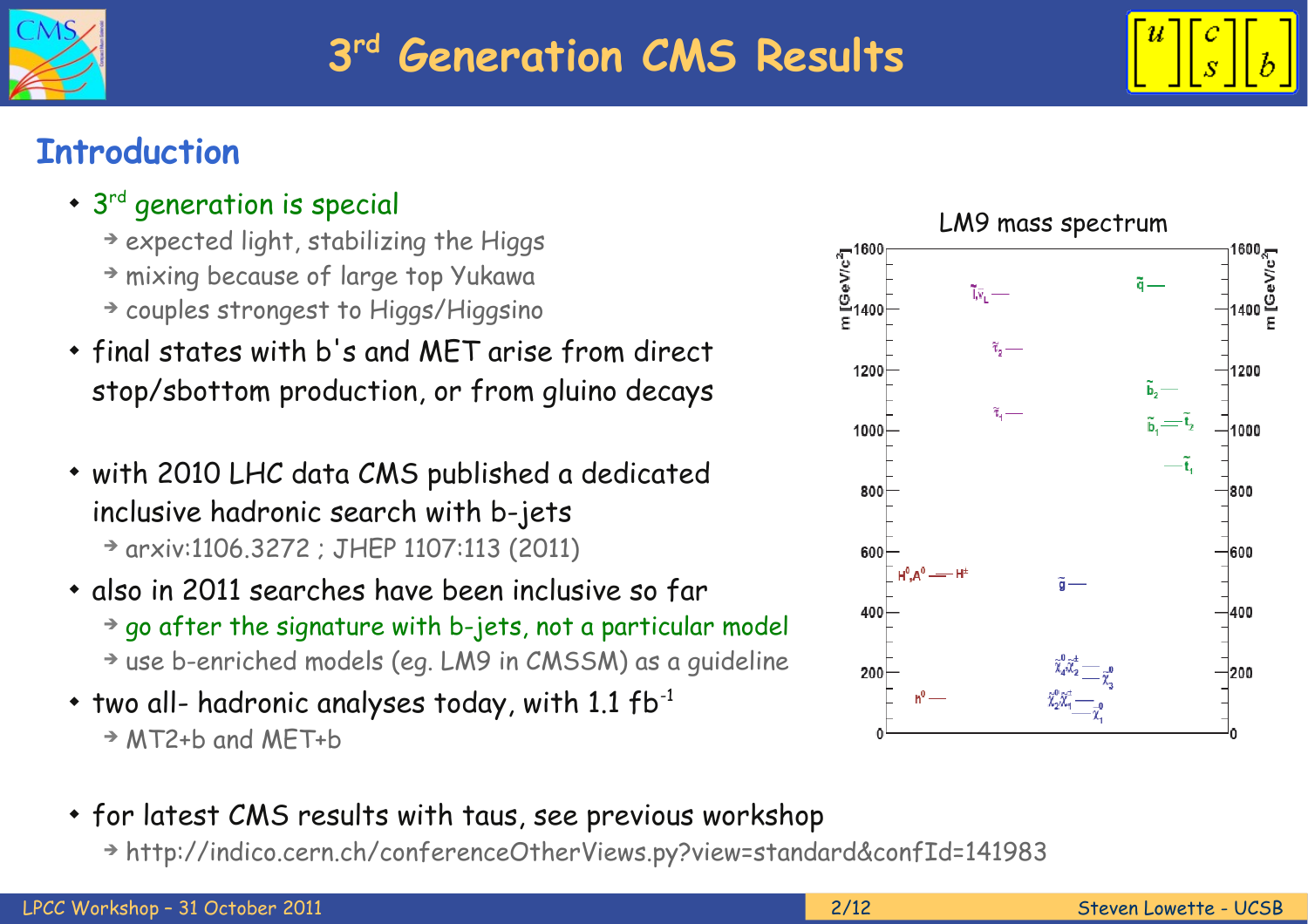

# **MT2+b**



[PAS-SUS-11-005](http://cdsweb.cern.ch/record/1377032?ln=en)

1.1fb-1

# **MT2+b selection**

- search variable MT2:  $M_{T2} = \min_{p_T^{\chi(1)} + p_T^{\chi(2)} = p_T^{\text{miss}}} \left[ \max \left( m_T^{(1)}, m_T^{(2)} \right) \right]$ 
	- ➔ extension of MT for pair produced particles
	- ➔ endpoint at value of primary sparticle mass for sparticle  $\rightarrow$  visible particles + neutralino
		- signal events with MT2 value at the endpoint have a correct LSP mass estimation
- two search regions
	- ➔ high MT2 region: MT2 > 400 GeV ➔ low MT2 region: MT2 > 150 GeV + b-jet
- use high eff. sec. vtx. b-tag algorithm
- main other low MT2 selections ➔ HT > 650 GeV (driven by trigger) ➔ pT j1,2 > 100 GeV; pT j3+ > 20 GeV  $-$  >= 4 jets
	- ➔ MET > 30 GeV, not aligned to any jet
	- ➔ lepton veto

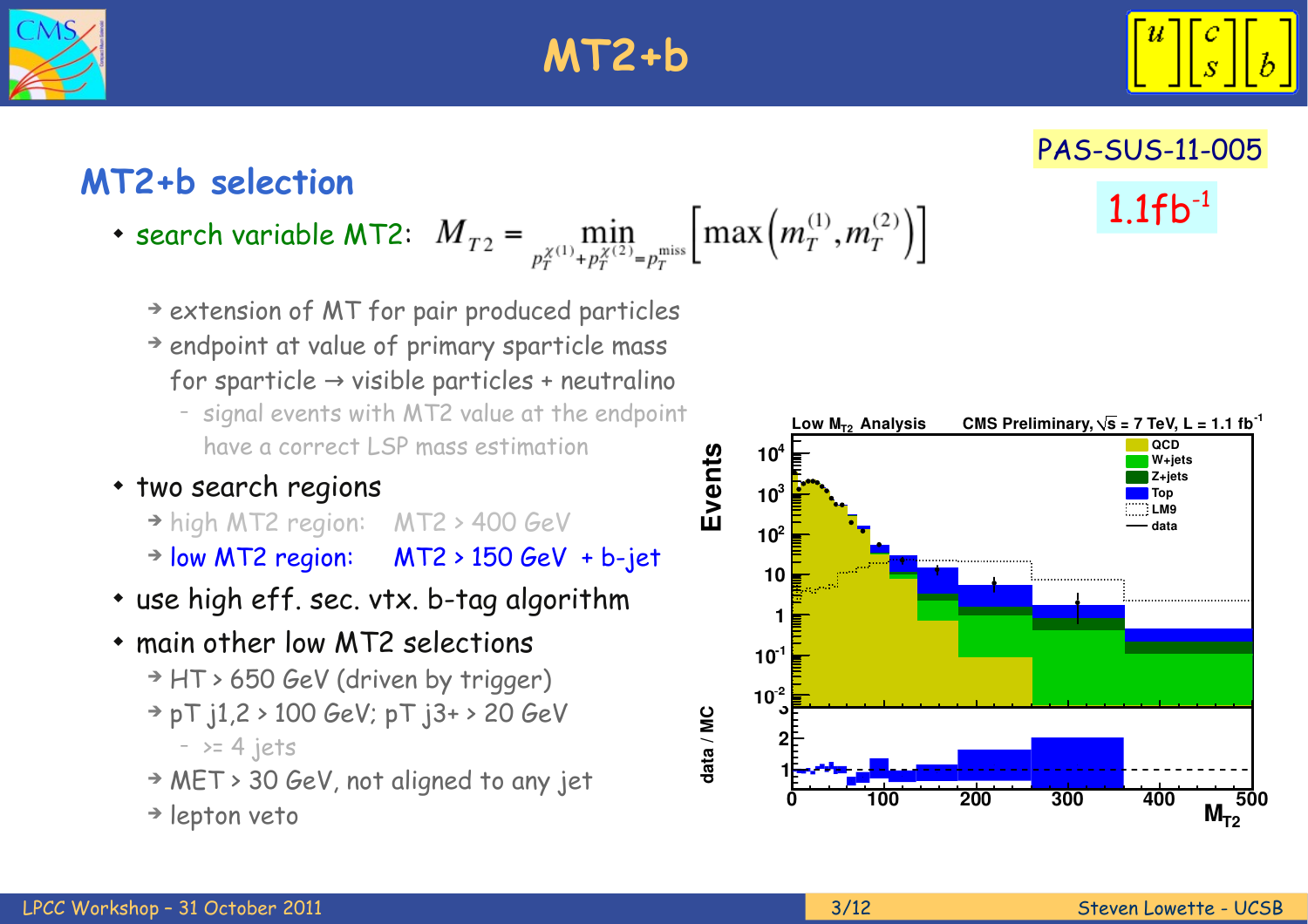



# [PAS-SUS-11-005](http://cdsweb.cern.ch/record/1377032?ln=en)  $1.1fb^{-1}$

# **MT2+b backgrounds and results**

#### • top (and W) background dominant

- ➔ lost lepton and hadronic tau MC validated in control region then propagated to signal region
- ◆ Z→neutrinos background: irreducible
	- ➔ validation with photon/Z ratio in control region
- QCD background negligible
	- ➔ predicted by extrapolating untagged to b-tagged sample with flat btag eff vs MT2

| Process               | QCD     | W+jets  | $Z + jets$ | Top     | Other | Total Bkg. | data  |
|-----------------------|---------|---------|------------|---------|-------|------------|-------|
| After full selection  | 16857.5 | 27.8    | 14.8       | 445.3   | 24.6  | 17370      | 17370 |
| $MT2 > 80$ GeV        | 58.8    | 7.5     | 5.5        | 61.4    | 0.0   | 133.3      | 131   |
| $MT2 > 100$ GeV       | 10.1    | $5.2\,$ | 4.6        | 36.9    | 0.0   | 56.9       | 49    |
| $MT2 > 120$ GeV       | 3.0     | 3.6     | 3.9        | 23.3    | 0.0   | 33.8       | 26    |
| $MT2 > 135$ GeV       | 0.8     | 2.7     | 2.6        | 15.8    | 0.0   | 21.9       | 21    |
| $MT2 > 150~{\rm GeV}$ | 0.2     | $2.2\,$ | 1.8        | 10.8    | 0.0   | 15.0       | 19    |
| $MT2 > 165$ GeV       | 0.1     | 1.7     | $1.6\,$    | 7.6     | 0.0   | 11.0       | 12    |
| $MT2 > 200$ GeV       | 0.0     | 0.9     | $1.2\,$    | 3.3     | 0.0   | 5.4        | 5     |
| $MT2 > 250$ GeV       | 0.0     | 0.5     | 0.7        | $1.5\,$ | 0.0   | 2.7        | 2     |
| $MT2 > 300$ GeV       | 0.0     | 0.3     | 0.3        | 0.5     | 0.0   | $1.2\,$    |       |
| $MT2 > 350~{\rm GeV}$ | 0.0     | 0.1     | $_{0.1}$   | 0.2     | 0.0   | 0.4        |       |

- no significant excess observed
	- ➔ LM9: 42.9

| MC BG expectation | Predicted BG           | Data | expected $\sigma$ *BRUL | observed $\sigma$ *BR UL |
|-------------------|------------------------|------|-------------------------|--------------------------|
| 15.0              | $10.6 \pm 1.9 \pm 4.8$ | 19   | $0.014$ pb              | $0.020$ pb               |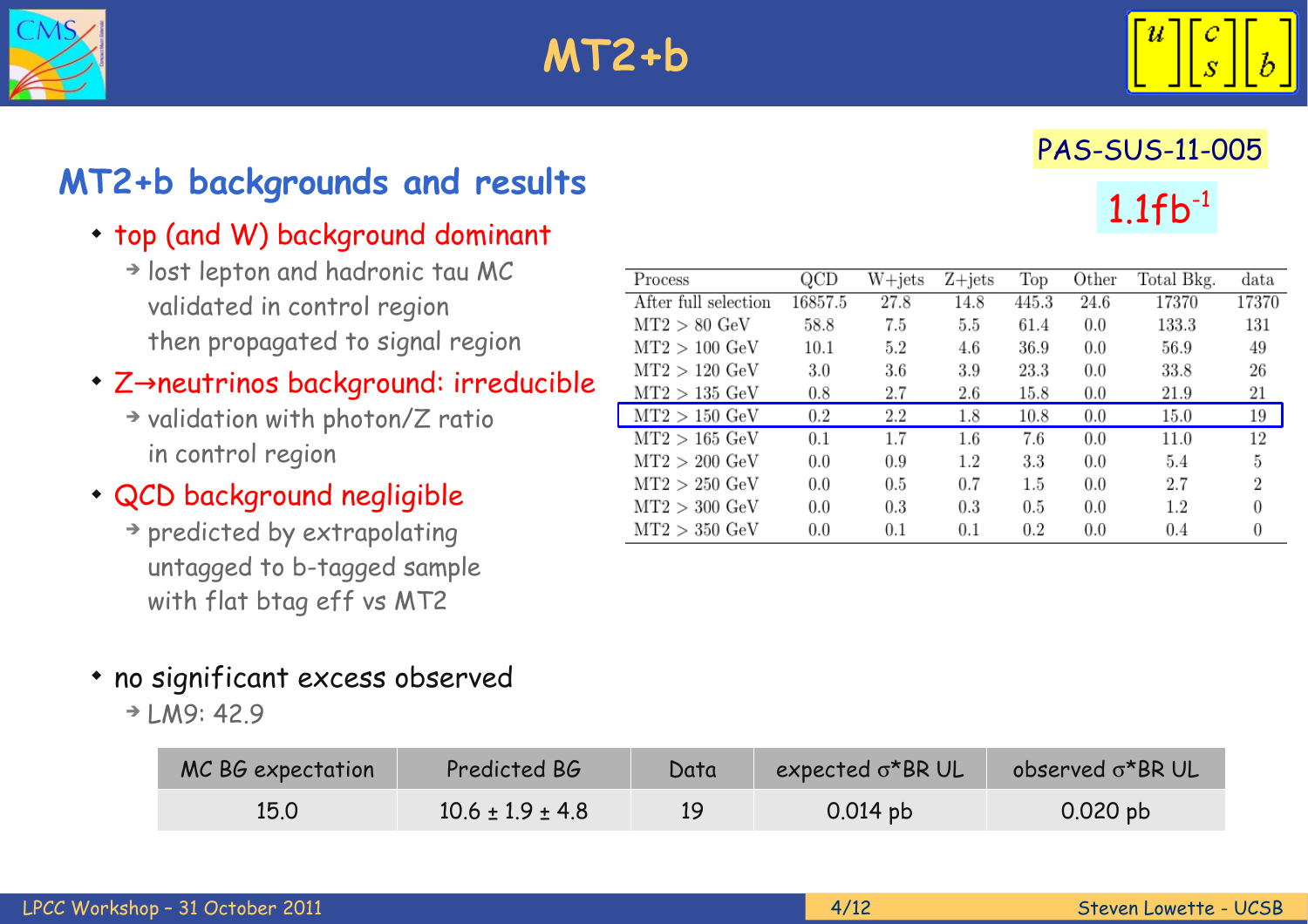



[PAS-SUS-11-006](http://cdsweb.cern.ch/record/1390493)

1.1fb-1

# **MET+b selection**

- search variable MET
- four search regions
	- ➔ loose selection: HT > 350, MET > 200 GeV
	- ➔ tight selection: HT > 500, MET > 300 GeV
	- ➔ both with >=1 and >=2 b-tags
- use high eff. sec. vtx. b-tag algorithm
- main other selections
	- ➔ HT+MHT trigger
	- ➔ >= 3 jets pT>50GeV
	- ➔ b-tagged jets pT>30GeV
	- ➔ MET not aligned to jets
		- uses novel resolution-normalized  $\Delta\phi$ (jet, MET) variable
	- ➔ lepton veto

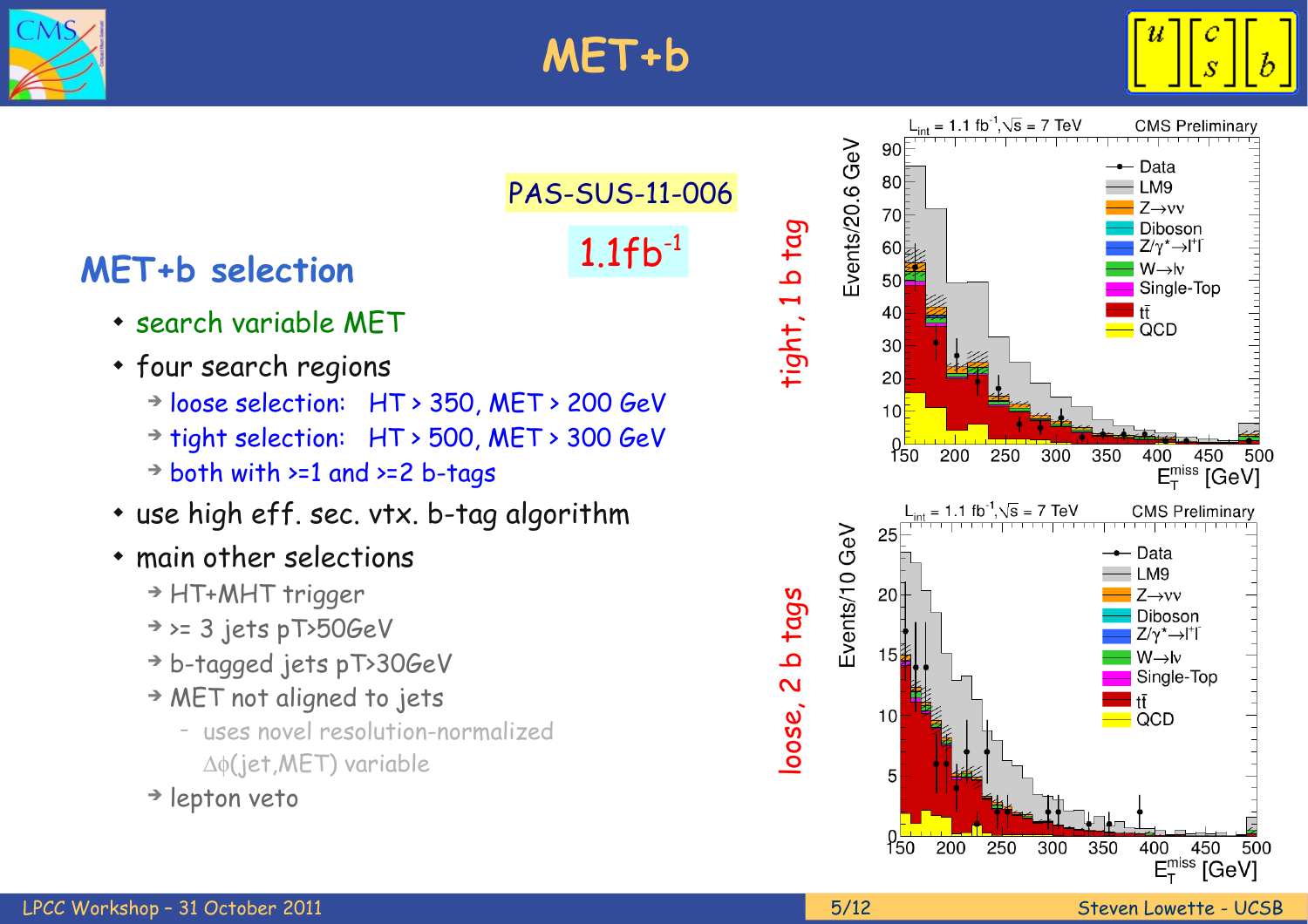



# **MET+b backgrounds and results**

- top (and W) background dominant
	- ➔ use MET shape in 1-lepton control sample as template for 0-lepton case
	- ➔ cross check with independent method

### ◆ Z→neutrinos background: irreducible

- ➔ extrapolation of data-driven translation of  $Z \rightarrow$  I+I- control sample
- challenge with high-pT b-tagging
	- ➔ currently very large uncertainty
	- ➔ signal b-tag efficiency assumed 0 for pT(b)>350GeV

# $1.1fb^{-1}$ [PAS-SUS-11-006](http://cdsweb.cern.ch/record/1390493)

### QCD background negligible

➔ estimated exploiting absence of correlation between resolution-normalized  $\Delta\phi$ (jet, MET) variable and MET

#### background predictions in all search regions agree with data

|                            |                     | Loose search region                     | Tight search region                          |                             |  |
|----------------------------|---------------------|-----------------------------------------|----------------------------------------------|-----------------------------|--|
|                            | >1 b                | > 2 b                                   | >1 b                                         | $\geq 2 b$                  |  |
| QCD                        | $9 \pm 1 \pm 9$     | $0.0 \pm 0.4^{+5.8}_{-0.0}$             | $0.2 \pm 0.2^{+0.5}_{-0.2}$                  | $0.1 \pm 0.1^{+0.4}_{-0.1}$ |  |
| top and $W+jets$           | $108 \pm 18 \pm 13$ | $24 \pm 7 \pm 5$                        | $13 \pm 5 \pm 4$                             | $7 \pm 4 \pm 3$             |  |
| top and W+jets cross-check |                     |                                         | $17.0 \pm 5.7 \pm 2.1$ $5.9 \pm 3.5 \pm 1.3$ |                             |  |
| $Z \to \nu \overline{\nu}$ |                     | $24 \pm 11 \pm 4$ $2.6 \pm 2.9 \pm 2.0$ | $5.0 \pm 1.6 \pm 2.0$                        | $0.2 \pm 0.4 \pm 0.5$       |  |
| Total SM                   | $141 \pm 21 \pm 16$ | $25.8 \pm 7.4^{+7.8}_{-5.2}$            | $18.2 \pm 5.3 \pm 4.5$ $7.3 \pm 4.0 \pm 4.3$ |                             |  |
| Data                       | 155                 | 30                                      | 20                                           | 5                           |  |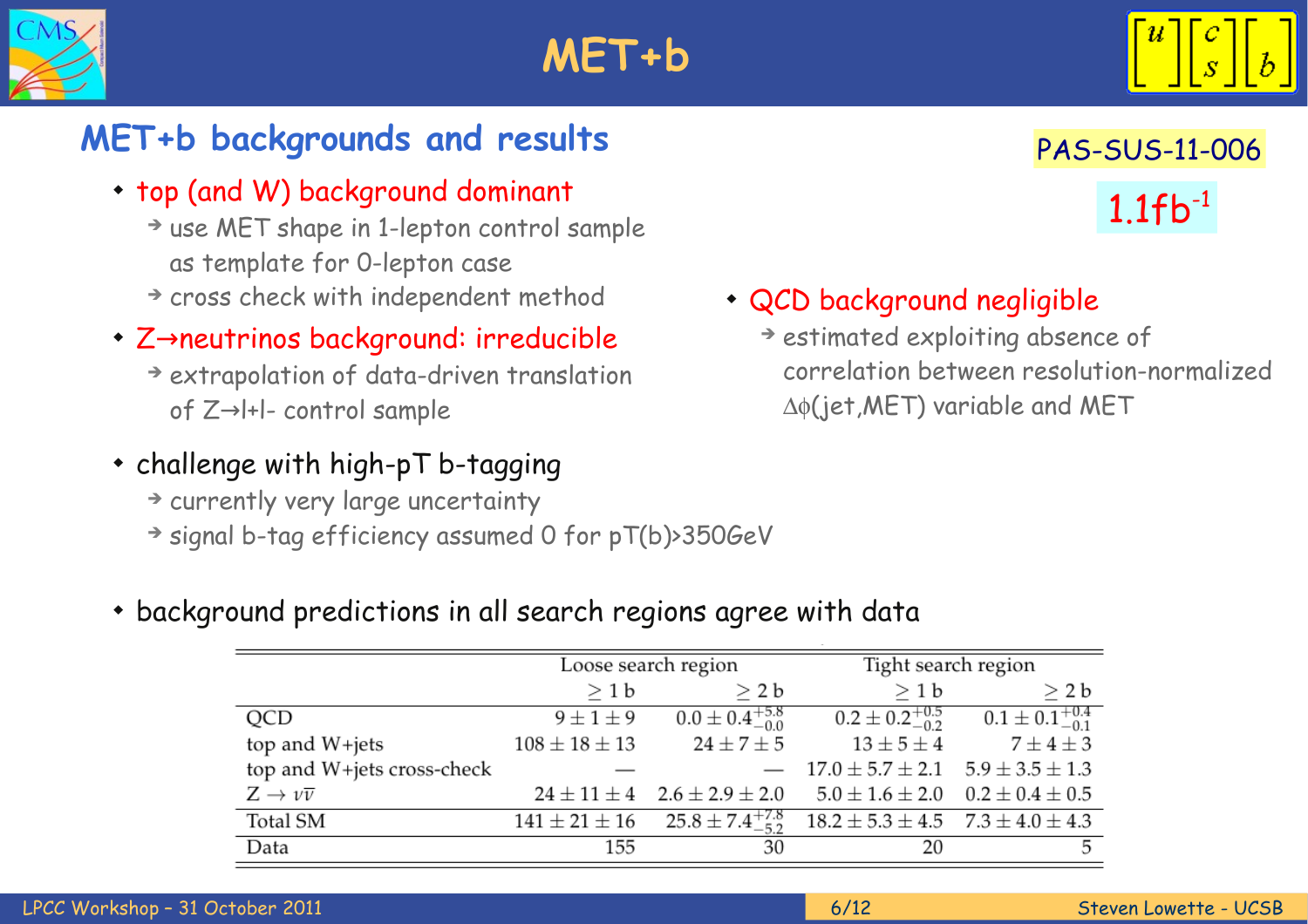



### **Interpretation in the CMSSM**

#### MT2+b MET+b



#### similar limits

➔ note though: MT2+b with tanb=10, MET+b with tanb=40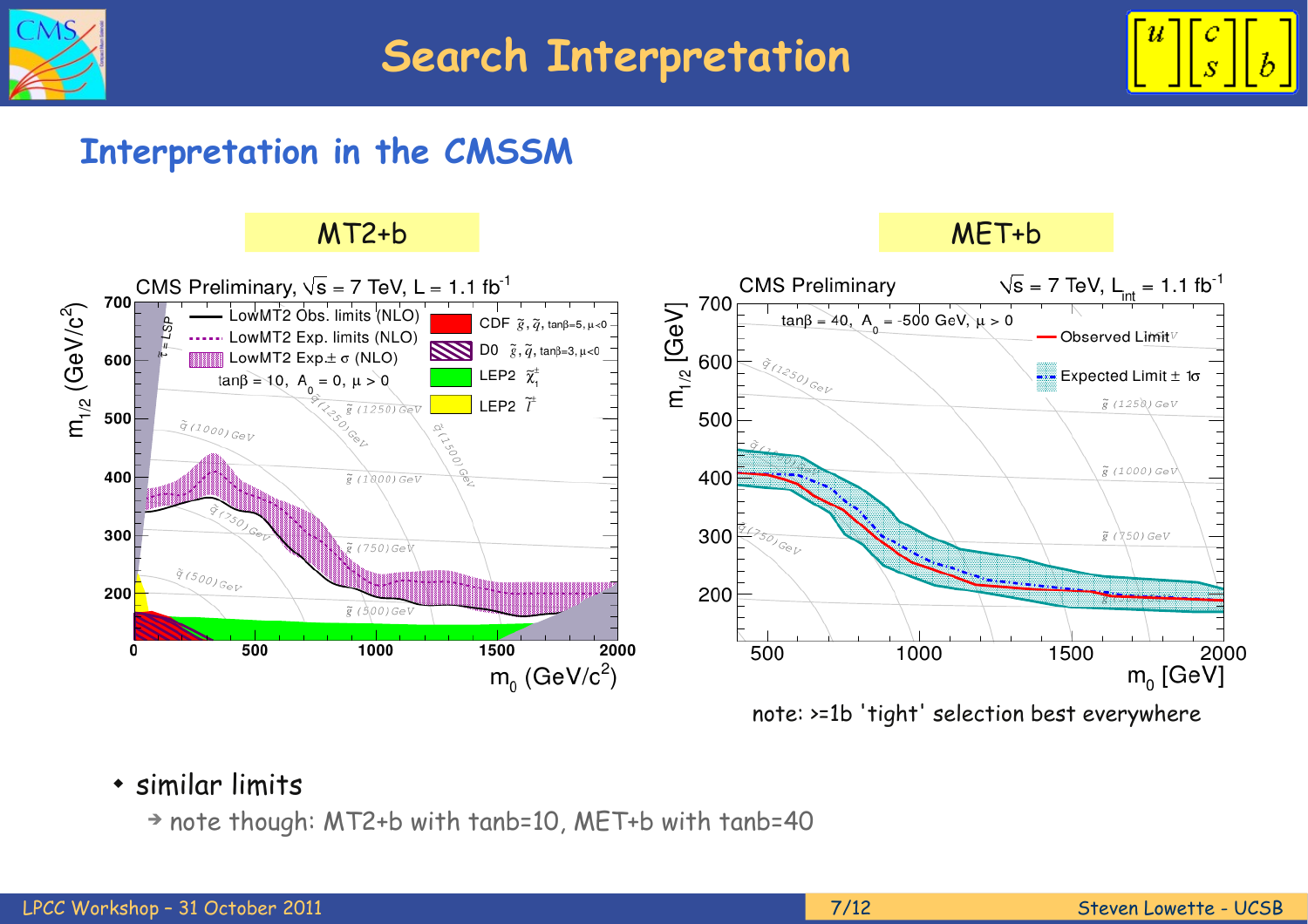



# **Interpretation in simplified models**

- interpret in generalizable building blocks
	- ➔ also: provides insight in the effects of kinematic extremes on our analyses
- $\bullet$  in this case we used pp  $\rightarrow \widetilde{g}\widetilde{g} \rightarrow b b b b \widetilde{\chi}^0 \widetilde{\chi}^0$  (aka T1bbbb)
- efficiency x acceptance for the signal selection



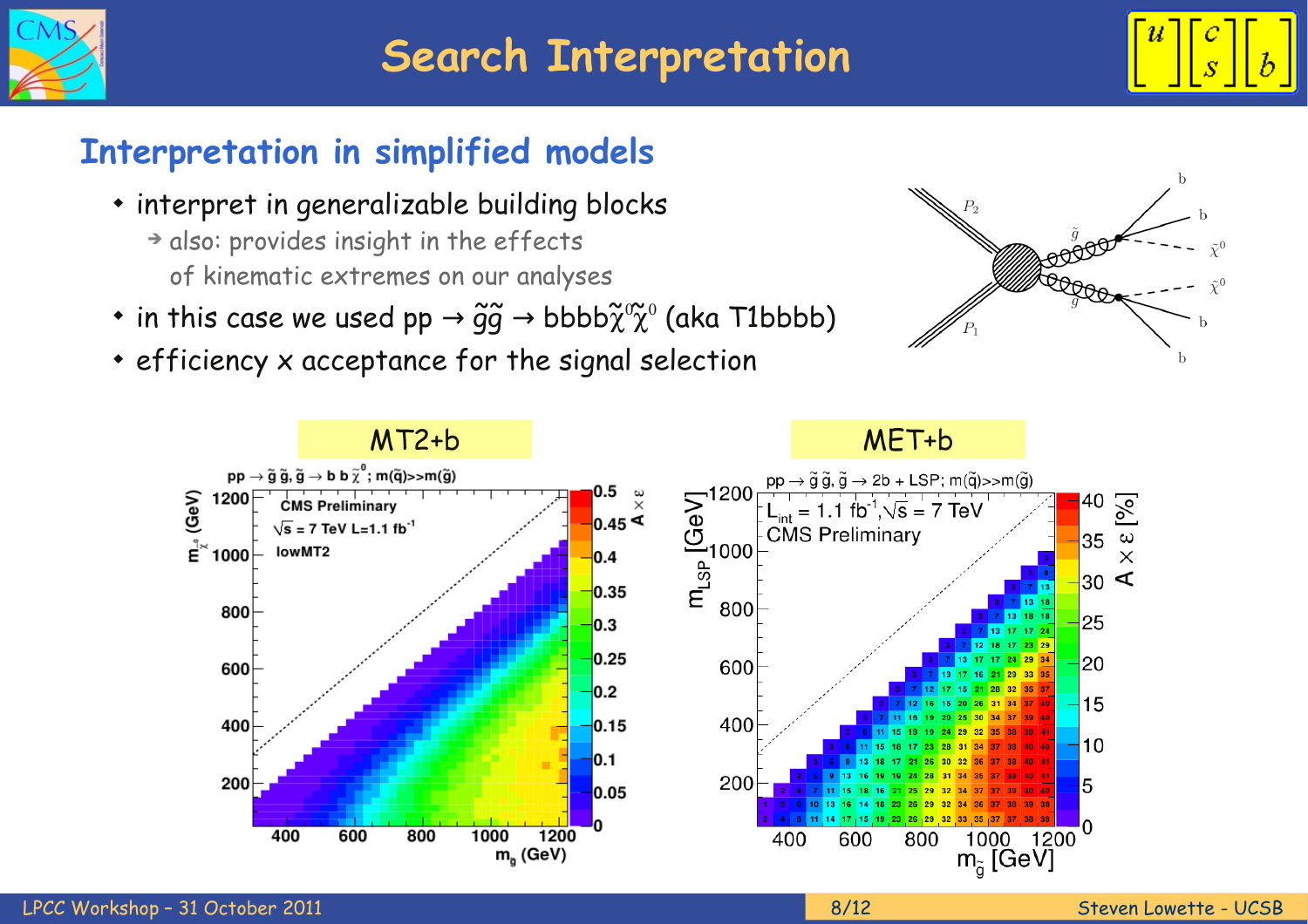



cross section x BR upper limits as function of gluino and LSP mass

➔ exclusion curves to guide the eye wrt reference cross section



- loose selection with 2 b-tags works best for compressed spectrum close to diagonal
- note: results too close to diagonal are very sensitive to ISR
	- ➔ we choose not to show results there because of ISR uncertainty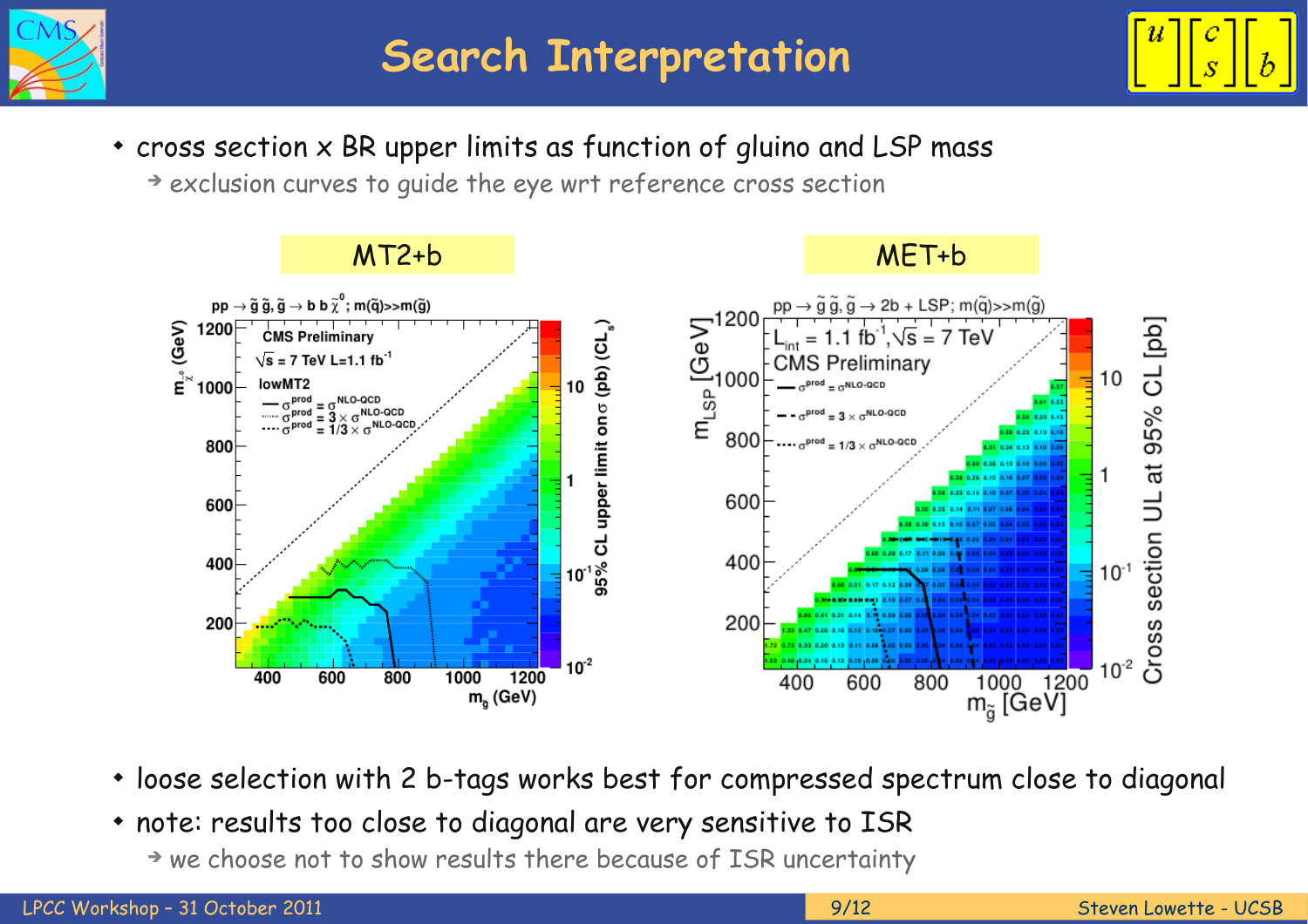

# **Search Interpretation**



gluino mass exclusion range



For limits on  $m(\tilde{g}), m(\tilde{q}) > > m(\tilde{g})$  (and vice versa).  $\sigma^{\text{prod}} = \sigma^{\text{NLO-QCD}}$ .

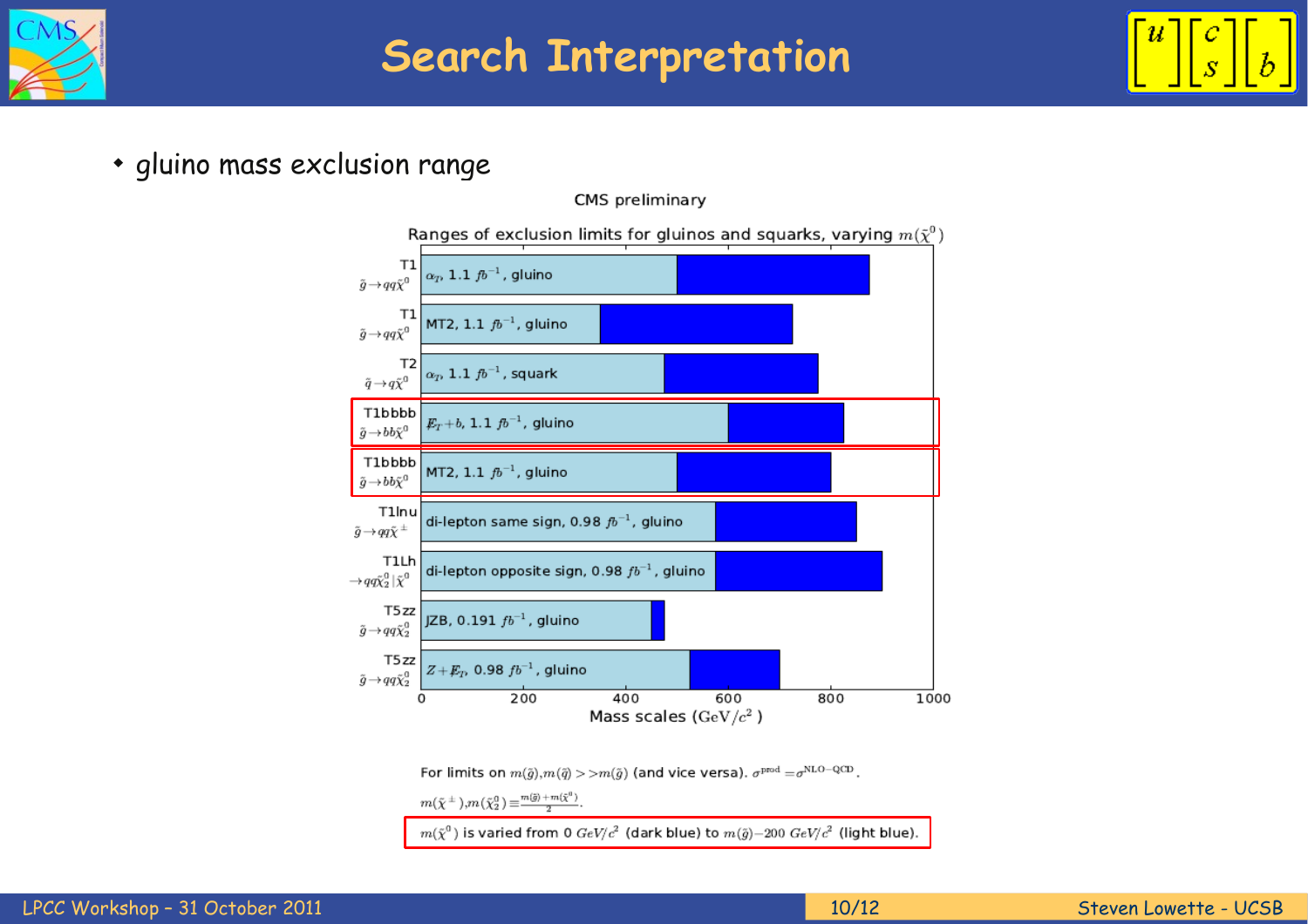



### **Outlook**

- two CMS searches for inclusive hadronic final states with b-quarks presented
- SMS interpretation with 3-body gluino heavy-flavour decay ➔ we exclude gluino masses up to ~800GeV
- next in line interpretation with top quark and intermediate sbottom topologies
- and then, of course, direct stop production

 $\rightarrow$  with 5fb<sup>-1</sup> of data on tape we're in the game ➔ m(stop) = 200 / 400 / 600 GeV  $\rightarrow$  # stop pairs: ~60000 / ~1000 / ~60

- several challenges
	- ➔ the lighter, the more it looks like ttbar
		- not much MET to play with
	- ➔ the heavier, the less inefficiency you can afford
	- ➔ trigger not necessarily straightforward
	- ➔ top reconstruction comes with inefficiency
	- and not useful in decays with intermediate sbottoms  $\rightarrow$   $_{\ldots}$
- will be a challenging but exciting target!